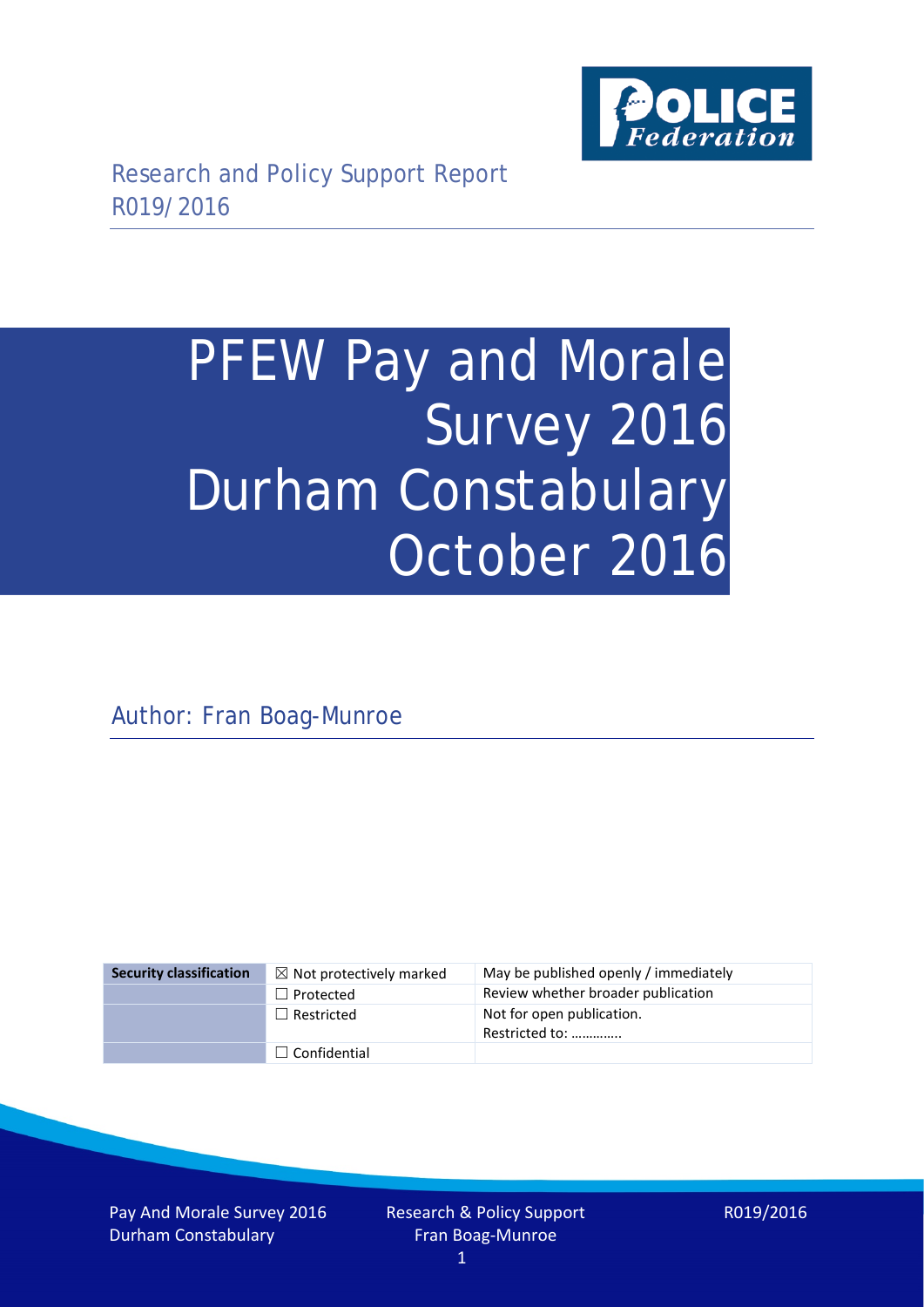## **INTRODUCTION**

This note provides a summary of responses to the PFEW Pay and Morale Survey received from respondents from Durham Constabulary in 2016.

Where appropriate, details of average responses for the police service as a whole are also presented, as well as a ranking of Durham Constabulary compared to other forces. Where rankings are provided, a ranking of 1 represents the force with the highest percentage of respondents expressing a particular attitude or intention, and a ranking of 42 represents the force with the lowest percentage of respondents expressing a particular attitude or intention<sup>[1](#page-1-0)</sup>. One force was excluded from this ranking because the sample size was considered too low to be representative of the force as a whole (<200 responses). Please be aware that the actual differences between individual rank positions may be quite small and, if used, should be interpreted cautiously.

Graphical summaries are also presented which compare the proportion of respondents expressing a particular attitude or intention in each force to the average for the service as a whole. These graphical summaries indicate either 1) that a force has the same proportion of respondents expressing a particular attitude as the national average or lower; 2) that the force has a higher proportion of respondents expressing a particular attitude than the national average; or 3) that the proportion of respondents expressing a particular attitude in a force is 10% or more higher than the national average.

## **RESPONSE RATE AND RESPONDENTS**

388 responses were received from Durham Constabulary, representing a response rate of around 35% (based on March 2016 Home Office figures of officer headcount). The national response rate for the 2016 survey was 35%. Last year's response rate for Durham Constabulary was 25%. Please bear this in mind when making comparisons with last year's findings.

Overall 2% of respondents to the survey declined to state which force they belonged to. The responses from these officers have been included within the national data but are excluded from force-level analysis.

75.3% of responses from Durham Constabulary were received from male officers and 24.7% of responses were from female officers. 76.2% of respondents were Constables, 16.0% were Sergeants and 7.9% were Inspectors or Chief Inspectors.

<span id="page-1-0"></span> $1$  Rankings have been determined at two decimal places.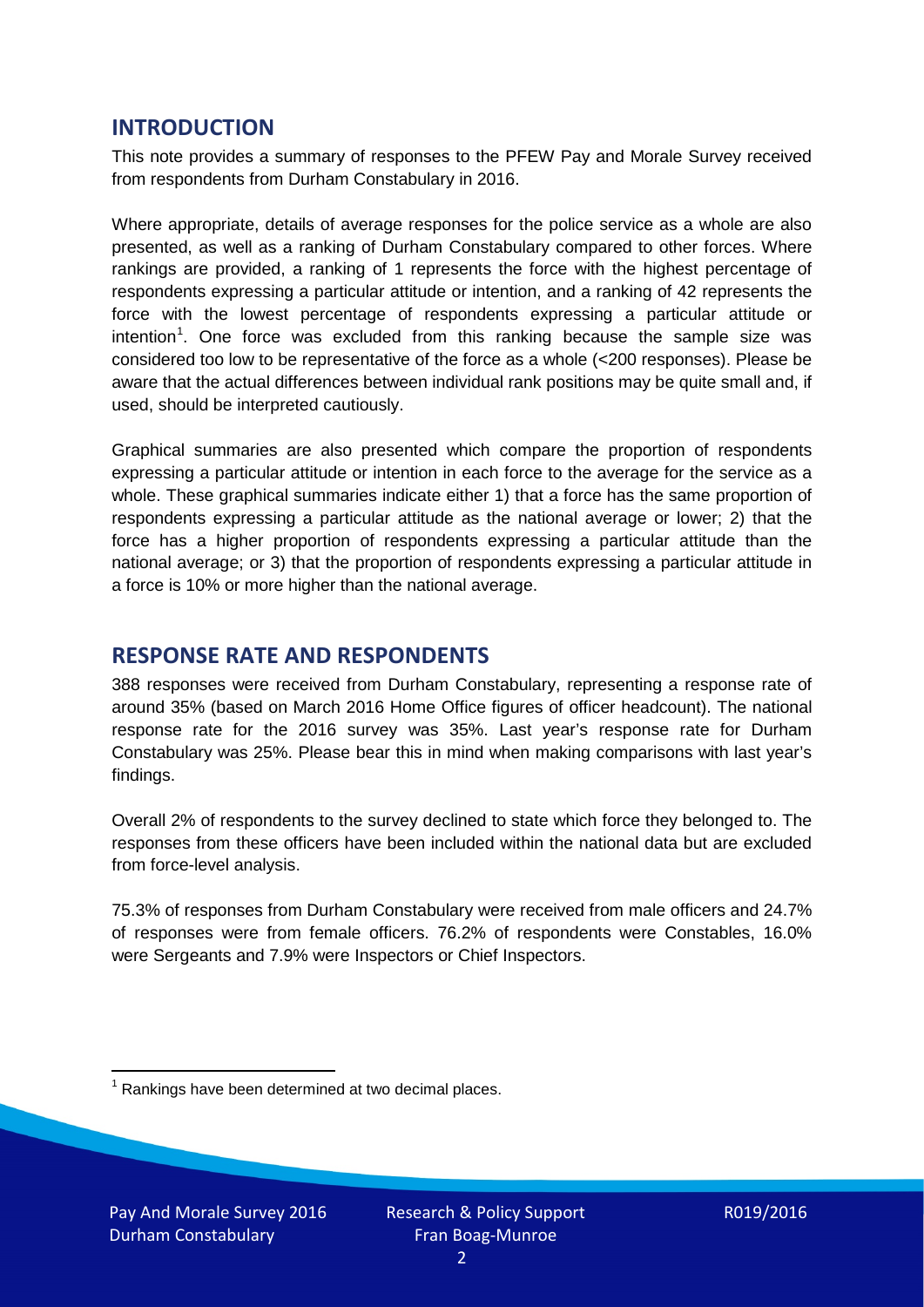## **MORALE**

55.0% of respondents from Durham Constabulary told us that their morale is currently low.

Nationally, the proportion of respondents reporting low personal morale ranges from 72.0% at the top ranking force to 41.9% at the bottom ranking force. In terms of the proportion of respondents with low morale, Durham Constabulary ranks 14 out of 42, meaning that, compared to Durham Constabulary, there are 28 forces with a smaller proportion of respondents reporting low morale.

86.8% of respondents from Durham Constabulary felt that morale within the force is currently low.

Across England and Wales as a whole, the proportion of respondents reporting low force morale ranges from 98.8% at the top ranking force to 74.1% at the bottom ranking force. In terms of the proportion of respondents reporting low force morale, Durham Constabulary ranks 25 out of 42 forces, meaning that there are 17 forces with a smaller proportion of respondents who feel that morale within their force is low.

Comparison of 2016 and 2015 figures for morale in Durham Constabulary are provided in the table below.

|                     | 2016  | 2015  |
|---------------------|-------|-------|
| Low personal morale | 55.0% | 73.4% |
| Low force morale    | 86.8% | 93.7% |

The proportion of respondents in the police service as a whole who said that their morale is low was 55.9%; this compares to 70.1% of respondents to the PFEW Pay and Morale survey in 2016; the proportion of respondents reporting low morale in 2016 was significant smaller than in [2](#page-2-0)015 $^2$ .

The proportion of respondents in the service as a whole who said that morale in their force was low was 89.5%; in 2015, this proportion was 94.6%. Again the difference between 2016 and 2015 was statistically significant<sup>[3](#page-2-1)</sup>.

<span id="page-2-0"></span> $2$ <sup>2</sup> Z= 40.1, p < 0.001

<span id="page-2-1"></span> $3$  Z=25.2, p < 0.001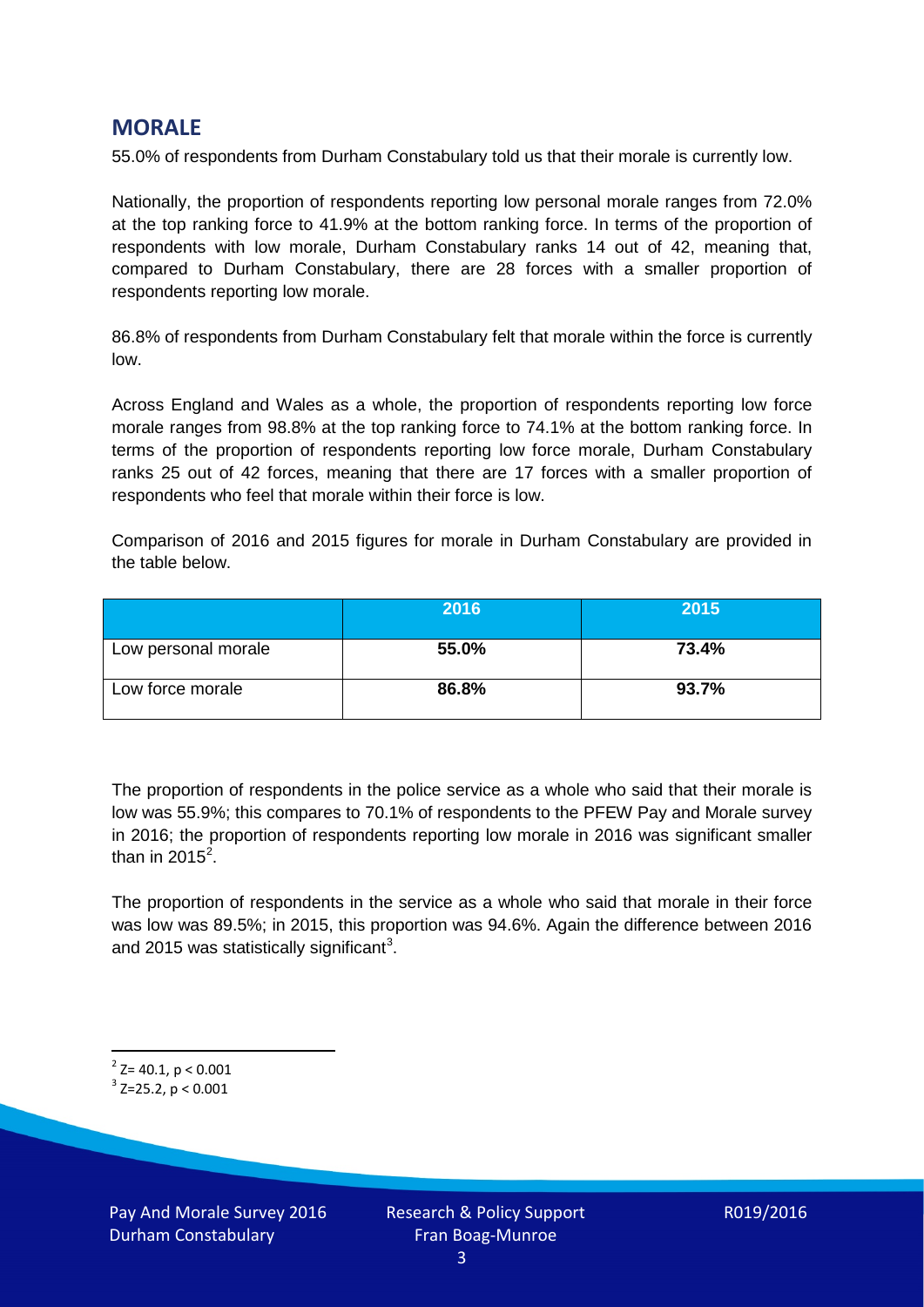*Proportion of respondents reporting low personal morale compared to national average in 2016*



#### *REASONS FOR LOW MORALE*

The survey asked respondents about the factors that had a positive or negative effect on their morale, the table below shows the proportion of respondents in Durham Constabulary who said a particular factor has had a negative effect upon their morale compared to the national average.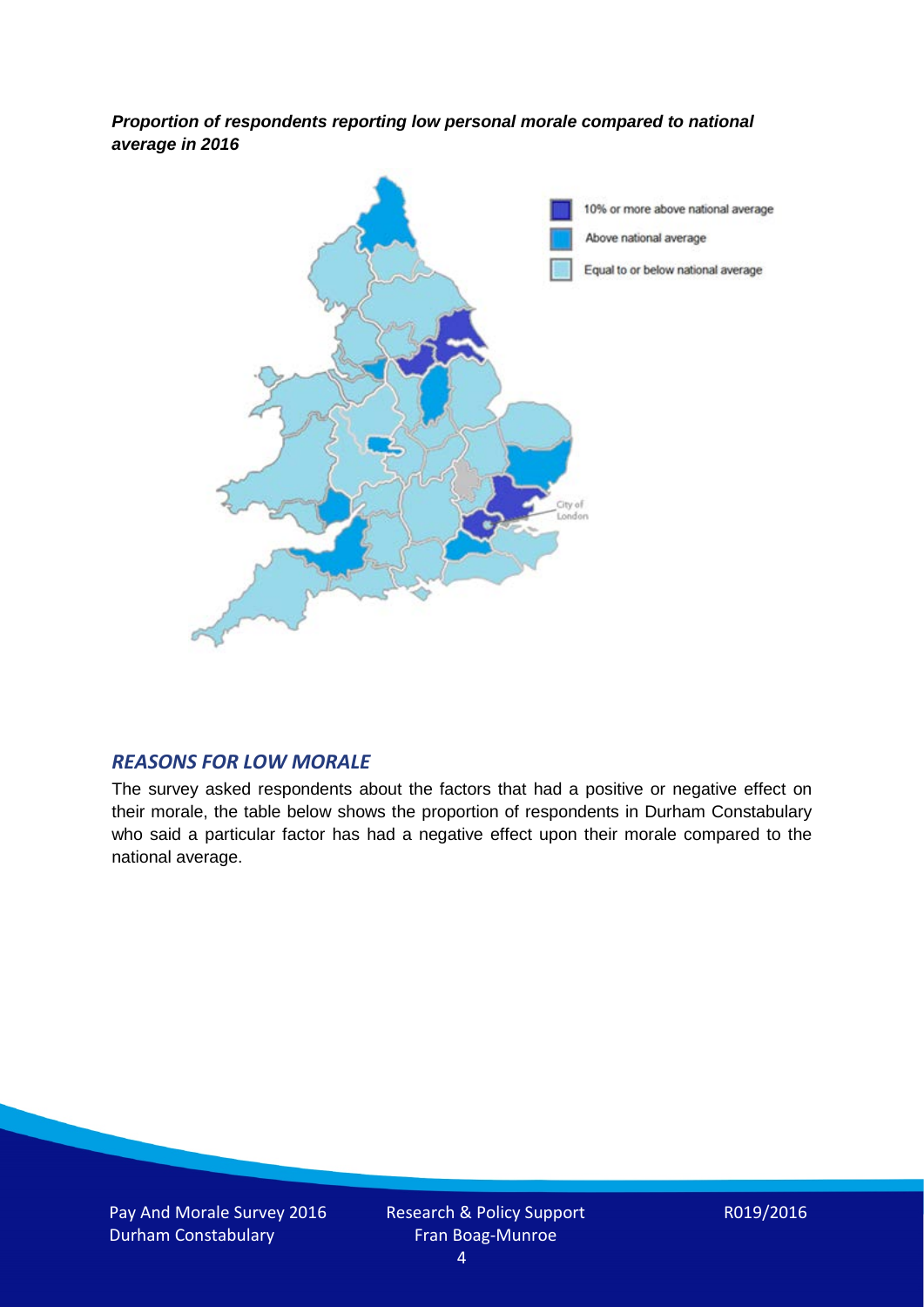| <b>Factor</b>                                  | <b>Negative effect on morale</b><br>(Durham Constabulary) | <b>Negative effect on morale</b><br><b>(England and Wales)</b> |
|------------------------------------------------|-----------------------------------------------------------|----------------------------------------------------------------|
| Pay and benefits (including<br>pension)        | 63.1%                                                     | 70.9%                                                          |
| Day-to-day job role                            | 42.5%                                                     | 39.9%                                                          |
| Workload and responsibilities                  | 66.2%                                                     | 52.4%                                                          |
| Work-life balance                              | 65.8%                                                     | 58.2%                                                          |
| Opportunities for<br>development and promotion | 40.6%                                                     | 49.9%                                                          |
| Health and wellbeing                           | 64.3%                                                     | 54.3%                                                          |
| How the police as a whole<br>are treated       | 79.1%                                                     | 84.2%                                                          |
| Treatment by senior<br>managers                | 43.7%                                                     | 42.1%                                                          |

# **ATTITUDES TOWARDS THE POLICE**

70.2% of respondents from Durham Constabulary said that they would not recommend joining the police to others.

Nationally, the proportion of respondents who said that they would not recommend joining the police to others ranges from 78.6% in the top ranking force to 55.4% in the bottom ranking force. Compared to the other forces in England and Wales, Durham Constabulary ranks 17 out of 42; there are therefore 25 forces with a smaller proportion of respondents who say that they would not recommend joining the police to others.

58.3% of respondents from Durham Constabulary said that they did not feel valued within the police.

The proportion of respondents who did not feel valued ranges from 79.2% in the top ranking force to 53.1% in the bottom ranking force. In terms of the proportion of respondents who did not feel valued within the police, Durham Constabulary ranks 35 out of 42; there are 7 forces with a smaller proportion of respondents who did not feel valued.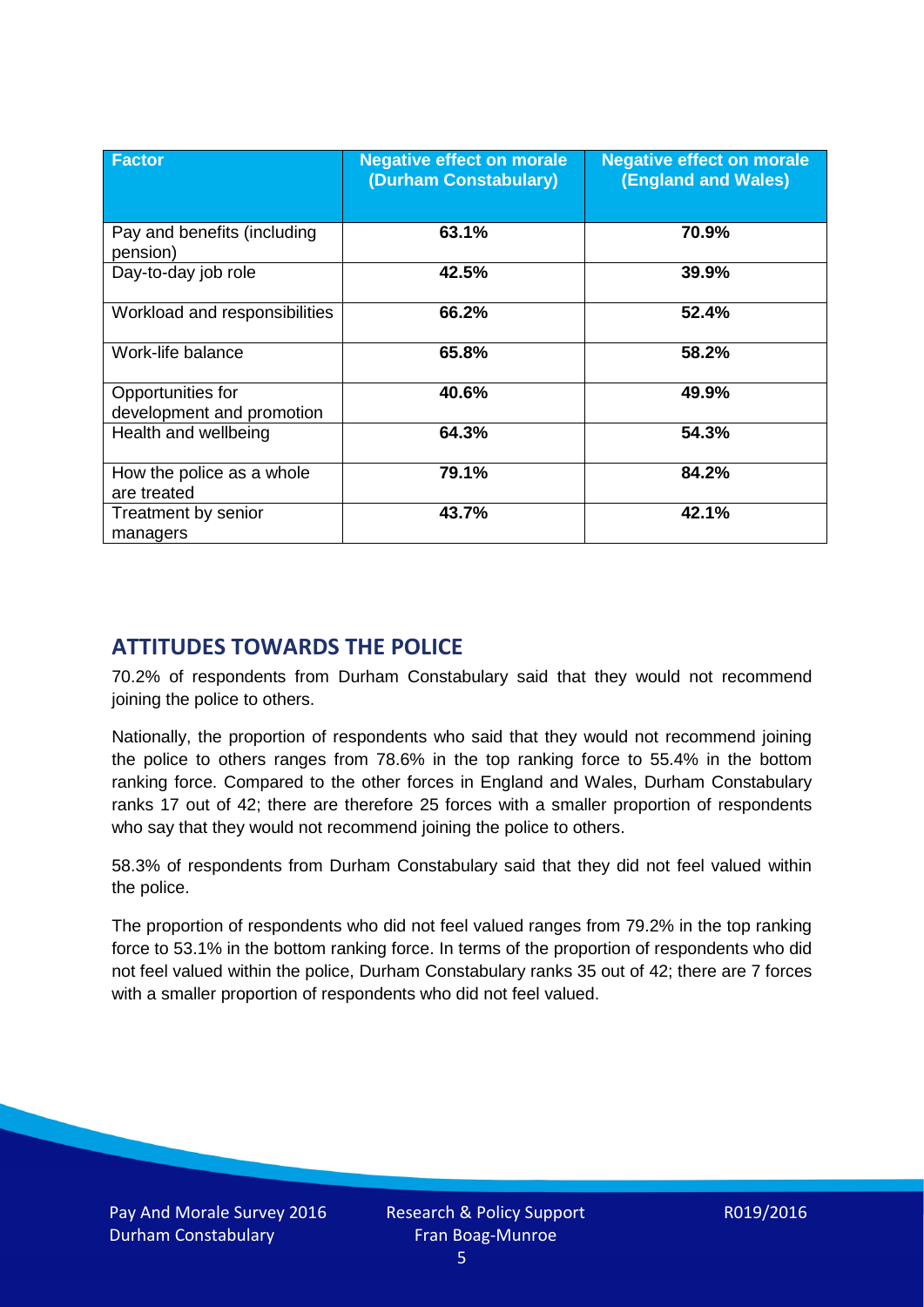|                                                           | 2016  | 2015  |
|-----------------------------------------------------------|-------|-------|
| would<br>not<br>recommend joining<br>the police to others | 70.2% | 76.4% |
| I do not feel valued<br>in the police                     | 58.3% | 73.0% |

For the service as a whole, the proportion of respondents in 2016 who said that they would not recommend joining the police to others was 69.9%. In 2015, 76.3% of respondents said that they would not recommend joining the police. The difference between 2016 and 2015 is statistically significant<sup>[4](#page-5-0)</sup>.

Across the police service as a whole, 67.3% of respondents said that they did not feel valued; compared to 74.7% of respondents in last year's survey. A significantly smaller proportion of respondents did not feel valued this year compared to 201[5](#page-5-1)<sup>5</sup>.

#### *Proportion of respondents who would not recommend the police to others compared to national average in 2016*



<span id="page-5-1"></span><span id="page-5-0"></span> $4$  Z = 19.6, p < 0.001  $5$  Z = 22.1, p < 0.001

Pay And Morale Survey 2016 Durham Constabulary

Research & Policy Support Fran Boag-Munroe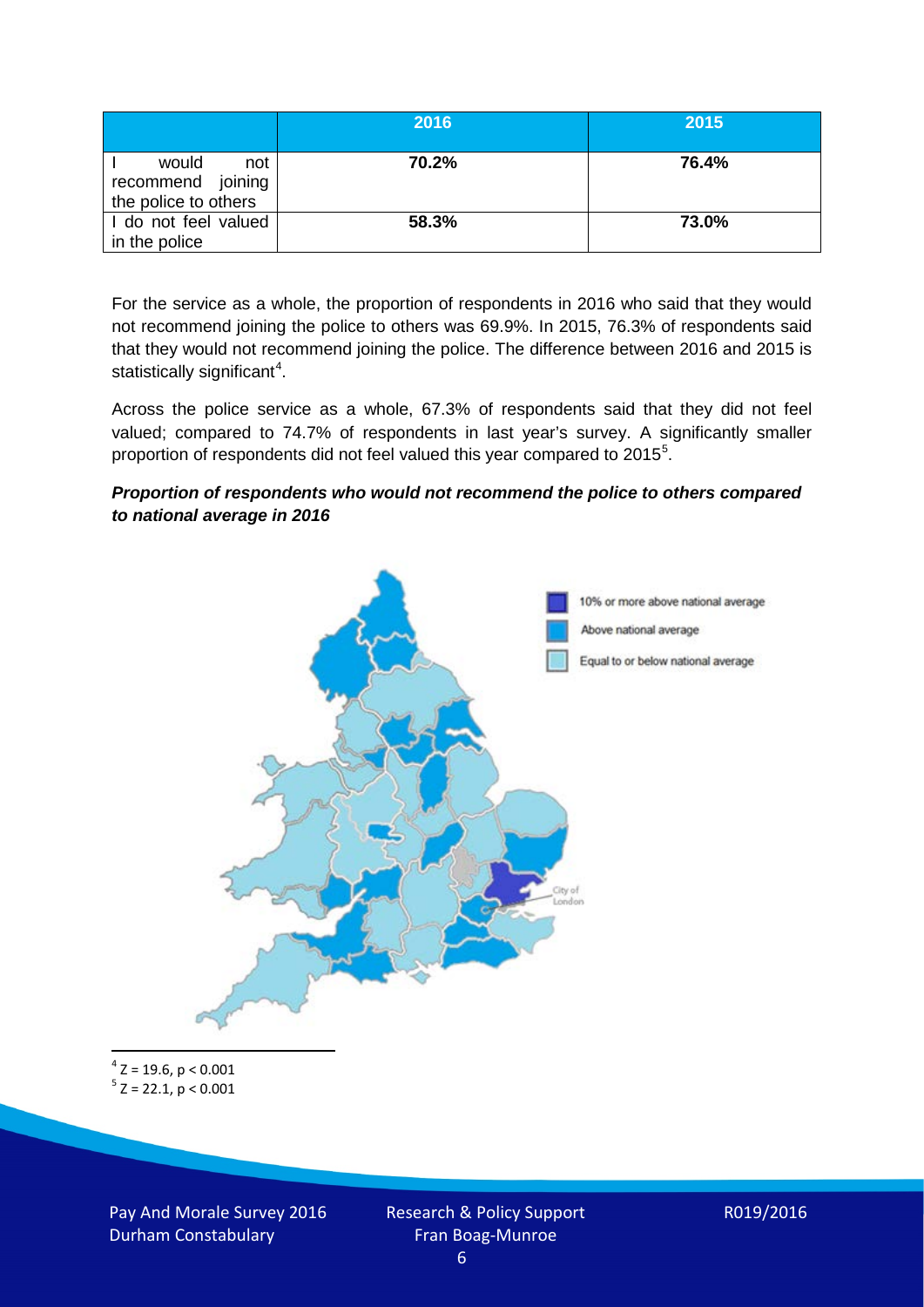# **INTENTION TO LEAVE**

4.6% of respondents from Durham Constabulary told us that they intend to leave the police service within two years. A further 18.5% of respondents said that they currently do not know what their intentions are with regards to staying in or leaving the police.

The proportion of respondents who planned to leave the police ranged from 21.5% at the top ranking force to 4.5% at the bottom ranking force. In terms of the proportion of respondents intending to leave, Durham Constabulary ranks 41 out of 42 forces, meaning that there is 1 force with a smaller proportion of respondents intending to leave within two years.

Comparison of 2016 and 2015 figures for intention to leave in Durham Constabulary are provided in the table below.

|                                                | 2016 | 2015  |
|------------------------------------------------|------|-------|
| Intend to leave the police<br>within two years | 4.6% | 13.3% |

For the service as a whole, 11.8% of respondents planned to leave the police service within two years; in 2015, 15.6% of respondents said that they intended to leave within two years. A significantly smaller proportion of respondents intended to leave the police service in 2015 compared to 201[6](#page-6-0)<sup>6</sup>.

<span id="page-6-0"></span> $6$  Z = 15.2, p < 0.001

Pay And Morale Survey 2016 Durham Constabulary

Research & Policy Support Fran Boag-Munroe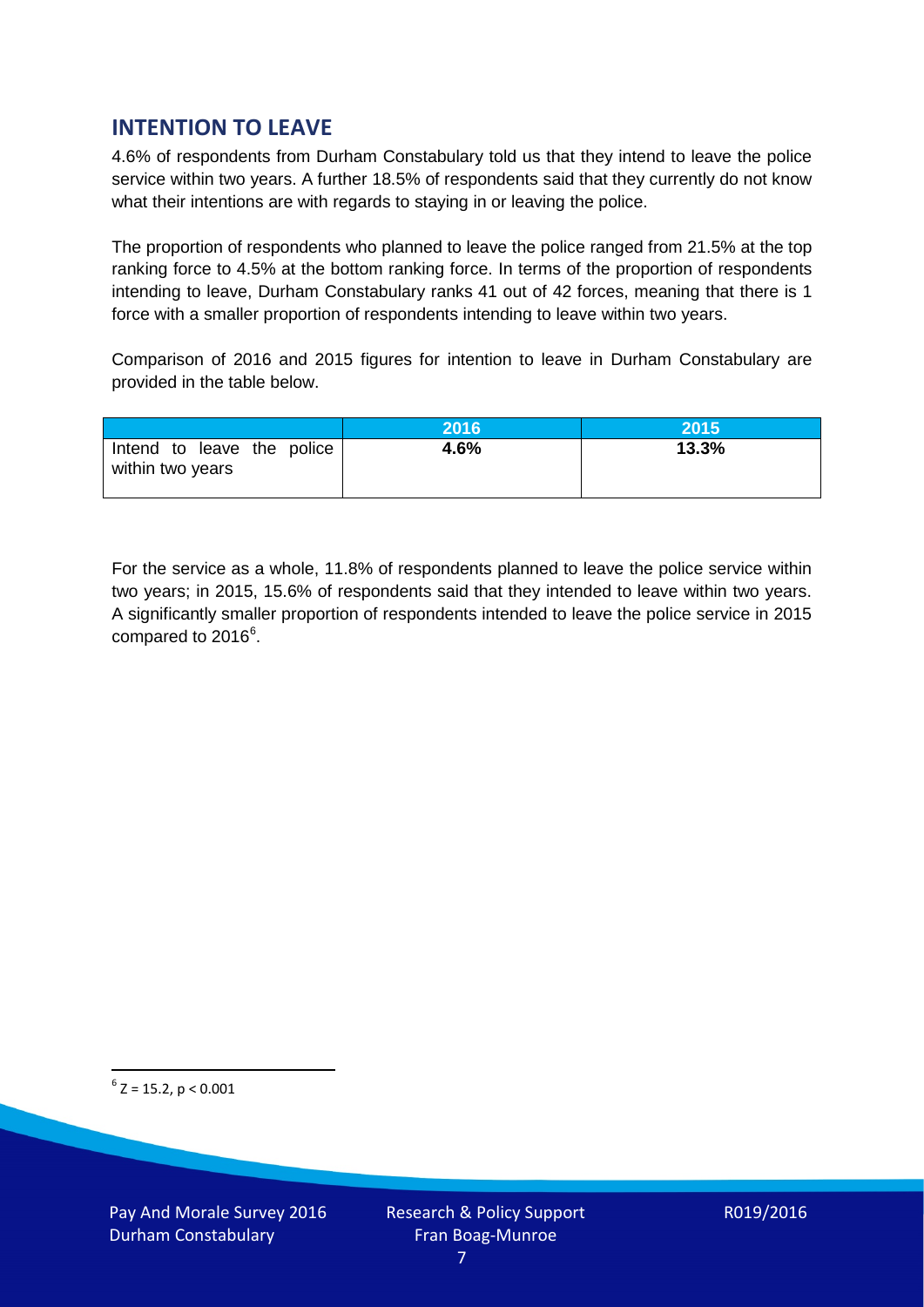*Proportion of respondents intending to leave the police within two years compared to national average in 2016*



### *REASONS FOR INTENDING TO LEAVE THE POLICE SERVICE*

Respondents who had said they intended to leave were asked to indicate the reasons behind this intention. The table below shows the proportion of respondents in Durham Constabulary who said that a particular factor has had a major effect on their intention to leave, compared to the national average.

Please be aware that respondents were able to choose more than one option therefore the figures provide below will not add up to 100%.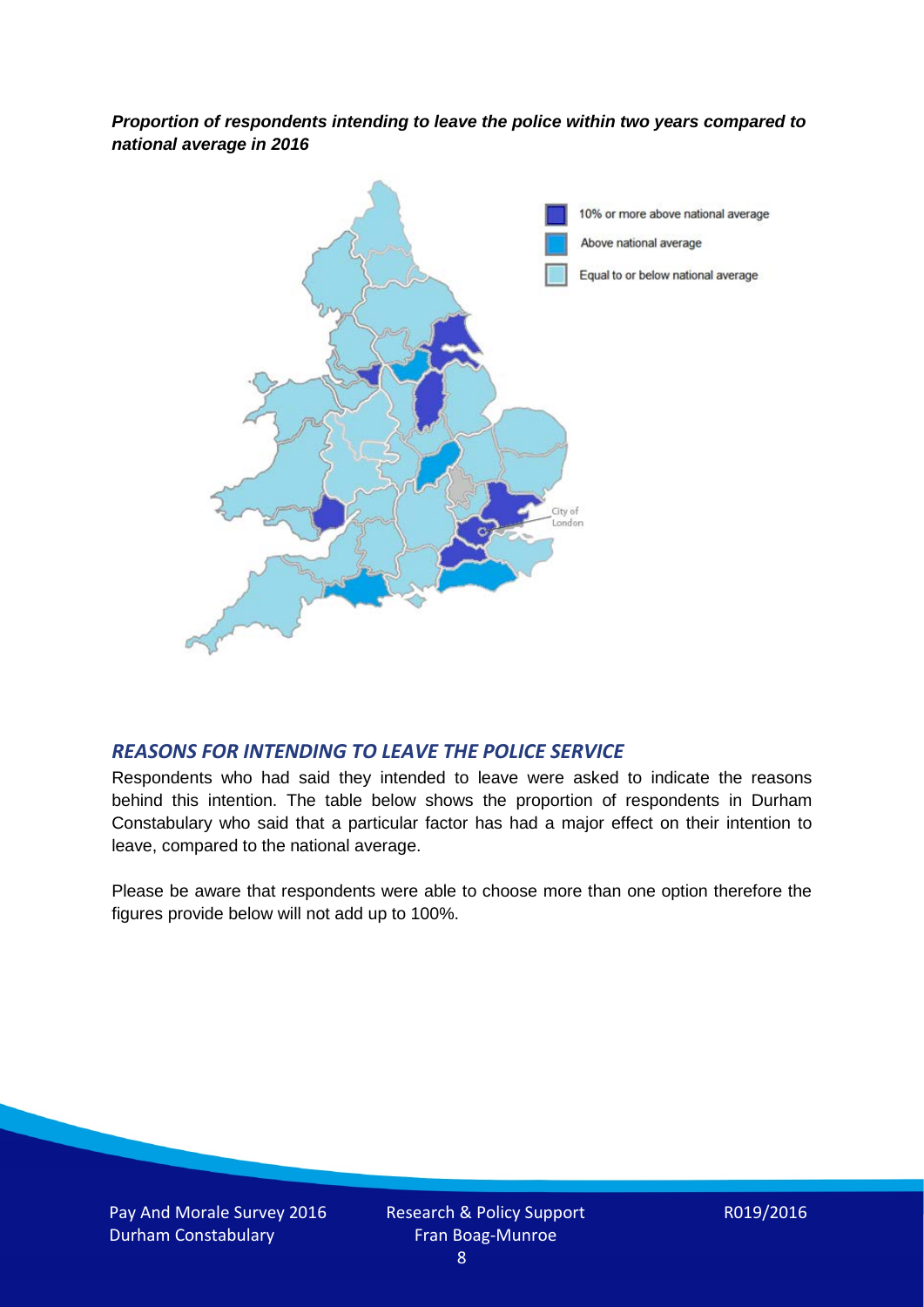| <b>Factor</b>                                          | <b>Major effect on intention to</b><br>leave (Durham<br><b>Constabulary)</b> | <b>Major effect on intention to</b><br><b>leave (England and Wales)</b> |
|--------------------------------------------------------|------------------------------------------------------------------------------|-------------------------------------------------------------------------|
| The impact of your job on<br>your family/personal life | 47.1%                                                                        | 57.2%                                                                   |
| Your morale                                            | 70.6%                                                                        | 81.7%                                                                   |
| Your opportunities for<br>development and promotion    | 41.2%                                                                        | 49.1%                                                                   |
| Your pay and benefits                                  | 64.7%                                                                        | 67.6%                                                                   |
| Better job opportunities<br>outside of the Police      | 41.2%                                                                        | 59.2%                                                                   |
| The impact of the job on your<br>health and wellbeing  | 82.4%                                                                        | 69.4%                                                                   |
| Dissatisfaction with your day-<br>to-day job role      | 41.2%                                                                        | 43.6%                                                                   |
| Your workload and<br>responsibilities                  | 58.8%                                                                        | 41.8%                                                                   |
| How the police was a whole<br>are treated              | 70.6%                                                                        | 77.6%                                                                   |
| Your treatment by senior<br>managers                   | 29.4%                                                                        | 43.7%                                                                   |

# **PAY AND BENEFITS**

70.2% of respondents from Durham Constabulary told us that they do not feel that they are paid fairly for the responsibilities they have within their job.

Across England and Wales, the proportion of respondents who feel that they are not paid fairly for their responsibilities ranges from 80.8% at the top ranking force to 63.0% at the bottom ranking force. Durham Constabulary ranks 35 out of 42 forces; there are 7 forces with a smaller proportion of respondents who say that they are not fairly paid for the responsibilities within their job.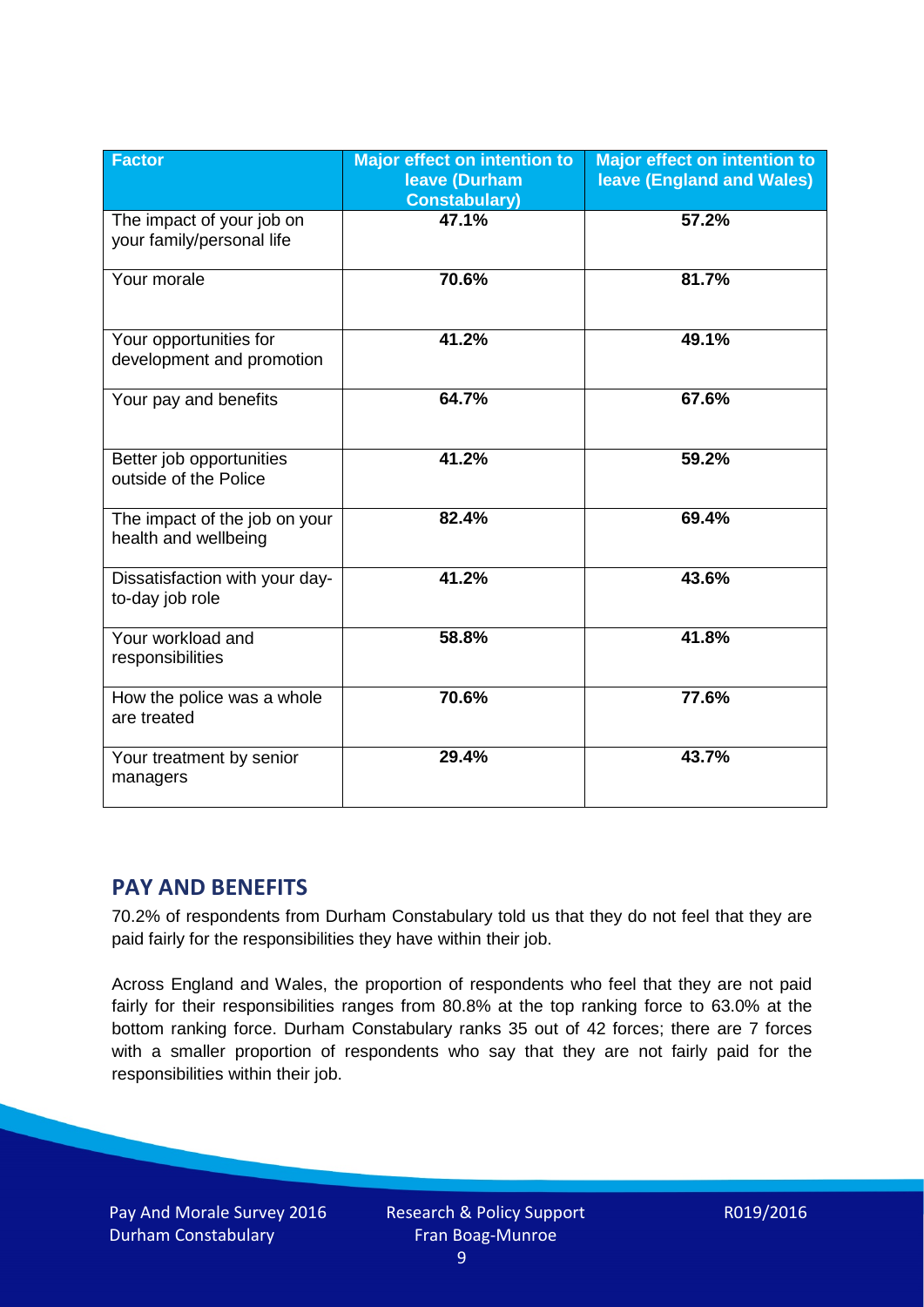61.7% of respondents from Durham Constabulary said that they are dissatisfied with their overall remuneration (including basic pay and allowances) and 62.3% said that they are dissatisfied with their pensions.

Nationally, The proportion of respondents who are dissatisfied with their overall remuneration ranges from 74.2% at the top ranking force to 50.9% at the bottom ranking force. In terms of respondents reporting dissatisfaction with their remuneration, Durham Constabulary ranks 29 out of 42 forces, meaning that there are 13 forces with a smaller proportion of respondents who are dissatisfied with their remuneration.

Pension dissatisfaction ranges from 71.5% at the top ranking force to 55.5% at the bottom ranking force. Durham Constabulary ranks 29 out of 42 forces for this indicator; therefore there are 13 forces with a smaller proportion of respondents who are dissatisfied with their pension.

|                                                                         | 2016  | 2015  |
|-------------------------------------------------------------------------|-------|-------|
| Do not feel fairly paid for the<br>responsibilities within their<br>job | 70.2% | 70.6% |
| Dissatisfied with total<br>remuneration                                 | 61.7% | 64.7% |
| Dissatisfied with pension                                               | 62.3% | 68.9% |

Nationally, 74.4% of respondents said that they were not paid fairly for the responsibilities they have within their job; this proportion was 70.3% in 2015. A significantly larger proportion of respondents said that they were not paid fairly for their responsibilities this year compared to last year<sup>[7](#page-9-0)</sup>.

The proportion of respondents across the police service as a whole who were dissatisfied with their remuneration was 66.7%; this compares to 62.7% in 2015. The difference between

<span id="page-9-0"></span> $7$  Z=12.5, p < 0.001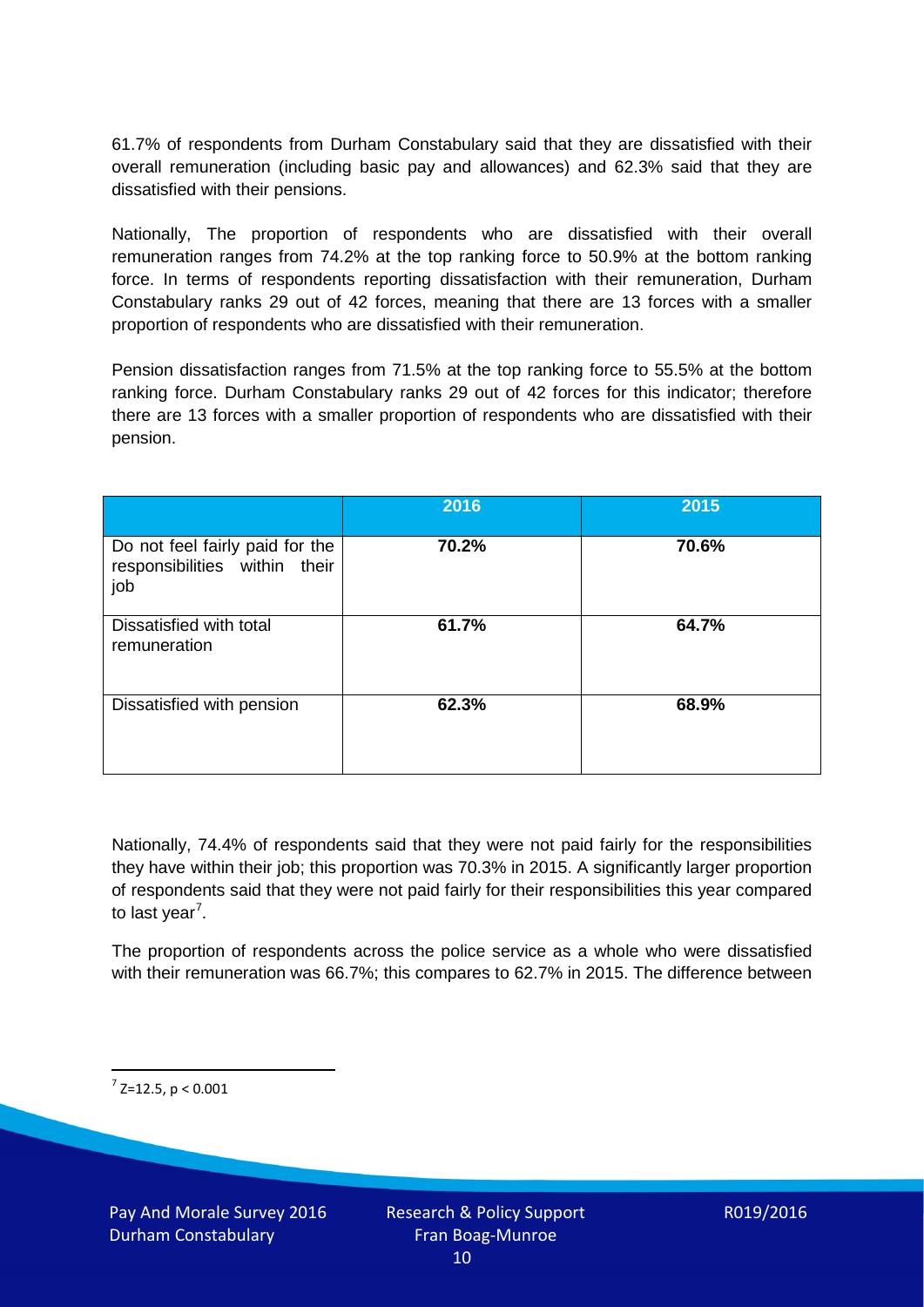the proportion of respondents who were dissatisfied with their overall remuneration in 2016 and 2015 was statistically significant<sup>[8](#page-10-0)</sup>.

Across England and Wales, the proportion of respondents who were dissatisfied with their pension in 2016 was 66.6%; this proportion was 68.9% in 2015. A significantly smaller proportion of respondents were dissatisfied with their pension this year compared to last year<sup>[9](#page-10-1)</sup>.

#### *Proportion of respondents who do not feel fairly paid for the responsibilities within their job compared to national average in 2016*



<span id="page-10-1"></span><span id="page-10-0"></span> $8$  Z = 11.4, p < 0.001  $9^{\circ}$  Z = 6.7 p < 0.001